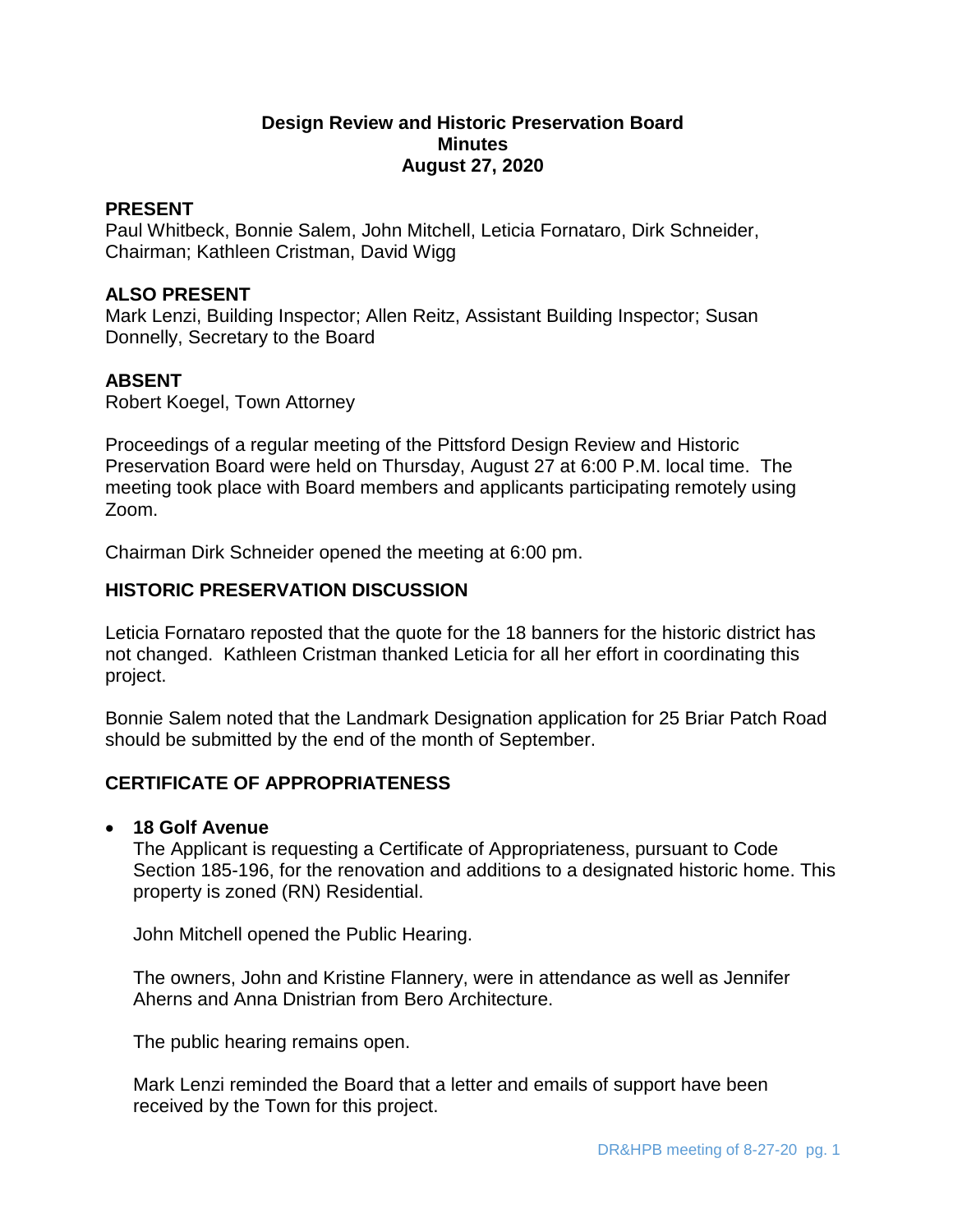Dirk Schneider indicated his support for the project. Bonnie Salem discussed that she felt the design respected the historical features of the home and the raised roof would not adversely affect the design of the home. David Wigg, John Mitchell and Kathleen Cristman also voiced their positive support.

Dirk Schneider asked if there was any public comment.

Fran Kramer of 17 Golf Avenue who previously voiced concerns in an email to the Town on 8/7/2020 and who attended the August 13 hearing via Zoom was present. She indicated that the homeowners are good neighbors and that if the Town historian was in support and Bero Architecture was working with the project that it would be the best she could expect. She wished her neighbors well.

Mark Lenzi noted that this Public Hearing was advertised per law.

Dirk Schneider moved to close the Public Hearing.

Paul Whitbeck seconded.

All Ayes.

A resolution was read regarding the granting of a Certificate of Appropriateness.

Board member Bonnie Salem, seconded by Board Member Paul Whitbeck and was voted upon by members of the Board as follows:

Dirk Schneider voted aye Bonnie Salem voted aye Paul Whitbeck voted aye Kathleen Cristman voted aye Leticia Fornataro voted aye David Wigg voted aye John Mitchell voted aye

A Certificate of Appropriateness #04-2020 was granted subject to the following conditions:

- 1. The granting of the Certificate of Appropriateness is made subject to the following specific conditions:
	- a. All work is to be completed by December 31, 2022.

Adopted by the Design Review & Historic Preservation Board on August 27, 2020.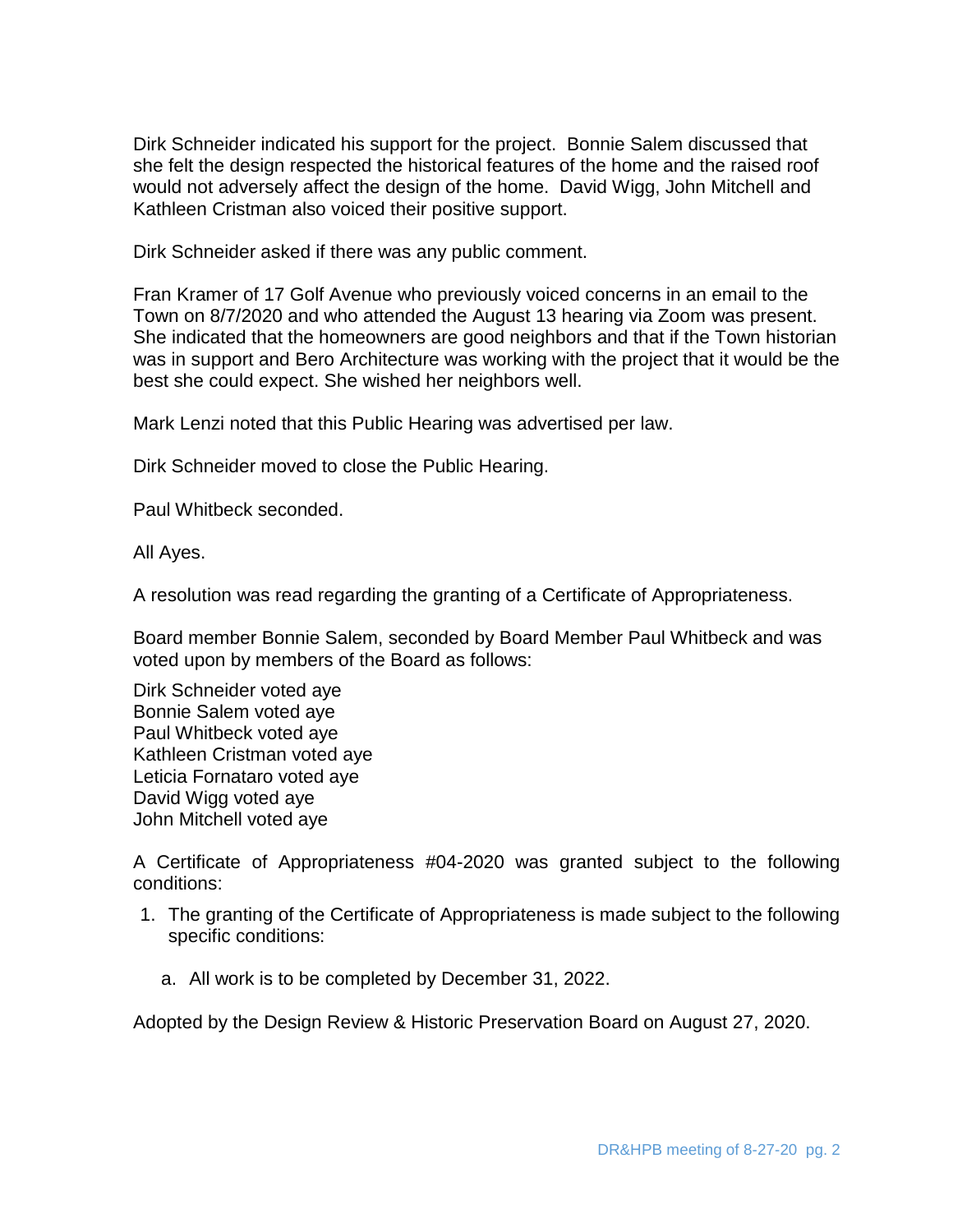## **465 Marsh Road**

The Applicant is requesting a Certificate of Appropriateness, pursuant to Code Section 185-196, for the replacement of a roof on a designated historic home. This property is zoned (RN) Residential.

Allen Reitz announced that the Applicant contacted the Town on August 27, 2020 and made notification that the application is being withdrawn.

# **RESIDENTIAL APPLICATION FOR REVIEW – RETURNING**

## **159 Maywood Avenue**

The Applicant is returning from the August  $13<sup>th</sup>$  meeting to request design review for multiple additions to an existing home. The additions will be as follows: 76 sq. ft. kitchen addition, 167 sq. ft. garage addition, 380 sq. ft. covered porch and 654 sq. ft. master suite totaling 1277 sq. ft.

The architect for the project, Jim Brasley, was present. He indicated that the window configuration over the new gable had been reduced to one central window and the roof has been brought down more than 3 feet. Shake siding will be added to the second floor gables. He indicated that the homeowner is comfortable with the changes.

The Board thanked the architect for the new submission and for addressing their concerns.

Dirk Schneider noted that the stone material should be wrapped on the north side next to the new garage to provide consistency on the materials. Bonnie Salem supported this.

Paul Whitbeck made note of the garage door remaining as two doors instead of one but Mr. Brasley discussed how the single door is the only way to meet current code.

Leticia Fornataro moved to accept the application as submitted with the recommendation that stone be added to the north side face to match the existing stone and the garage addition.

David Wigg seconded.

All Ayes.

# **34 Escena Rise**

The Applicant is returning from the August  $13<sup>th</sup>$  meeting to request design review for the construction of a new two story single family home. The home's first floor will be approximately 1616 square feet and the second floor will be approximately 1558 square feet located in the Wilshire Hills Subdivision.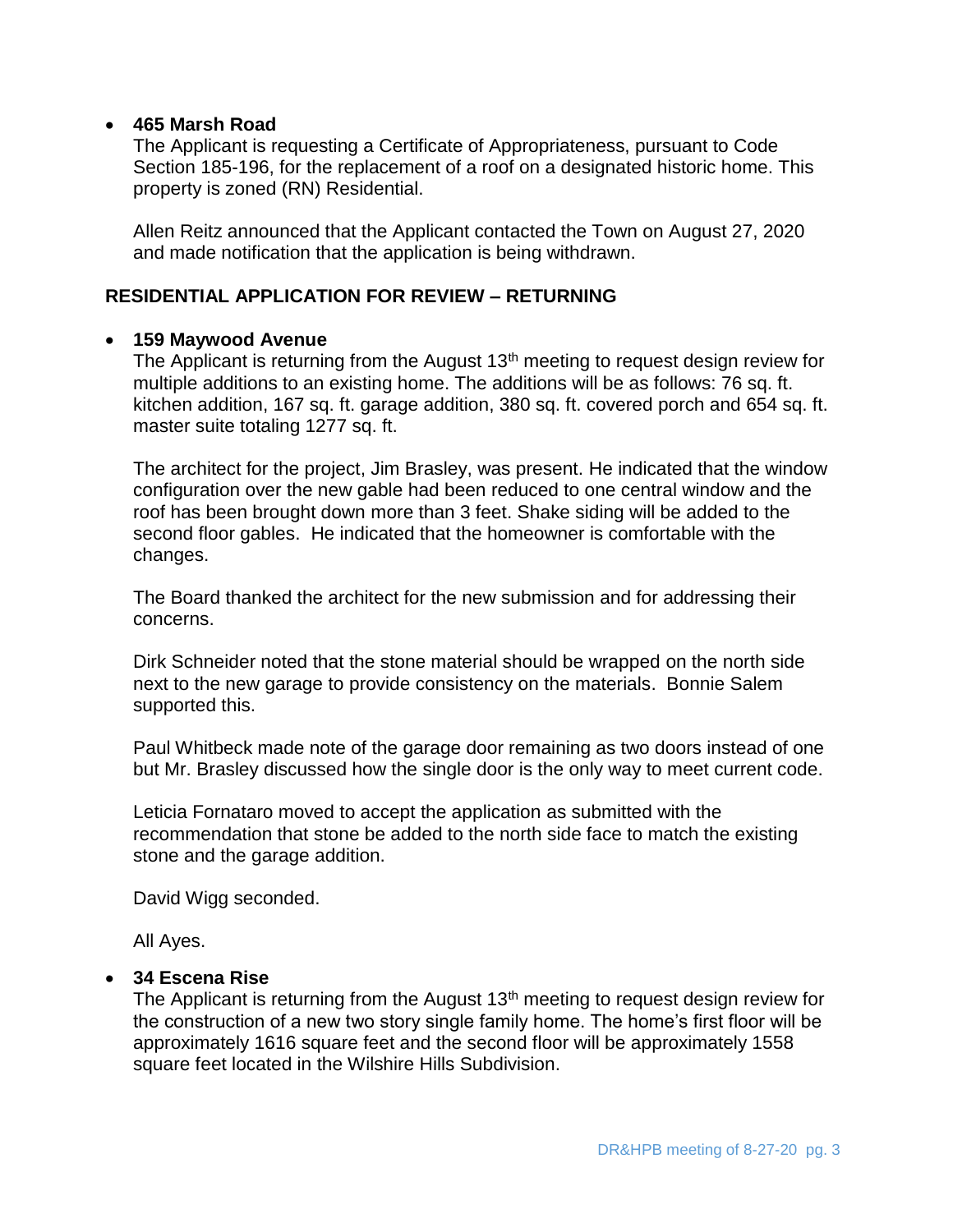The architect, Chris Hennessey, was present to discuss the application with the Board.

Ms. Hennessey indicated that a window was added to the left side elevation and wood corbels added underneath the fireplace. She indicated that she was also in attendance to address the multiple material concerns of the Board.

Leticia Fornataro discussed her concerns. She felt the multiple materials on the front façade were too busy. She asked for clarification on the colors.

John Mitchell did not feel that there was any change to the front façade from the previous meeting.

Chris Hennessey indicated the predominant board and batten is the homeowner's choice and this material is increasing in popularity. The ground base stone is an accent feature. She indicated that the siding and board and batten and trim will be white with stone chosen to compliment the color.

Paul Whitbeck that the front façade is primarily garage. Ms. Hennessey noted that it was not possible to do a side load garage on this lot and the garage is stepped back. In addition, she stated that the floor plan would not support the loss of a double gable.

Discussion was held about the shed roof with Board members indicating the it added to the busyness of the front elevation. It was suggested by some Board members that the shed roof be eliminated. The choice of the white color made some Board members feel more comfortable with the many materials.

Dirk Schneider moved to accept the application as submitted with the condition of the deletion of the shed roof on the front elevation.

Leticia Fornataro seconded.

Ayes – Schneider, Wigg, Fornataro, Salem Nay – Whitbeck, Cristman, Mitchell

# **RESIDENTIAL APPLICATION FOR REVIEW – NEW**

### **10 Ravenna Crescent**

The Applicant is requesting design review for the construction of a two story single family home. The first floor will be 1524 sq. ft., the second floor will be 1560 sq. ft. and is located in the Coventry Ridge Subdivision.

Jim Connaughton was present to discuss the application with the Board.

Mr. Connaughton made note that there are two materials on this design.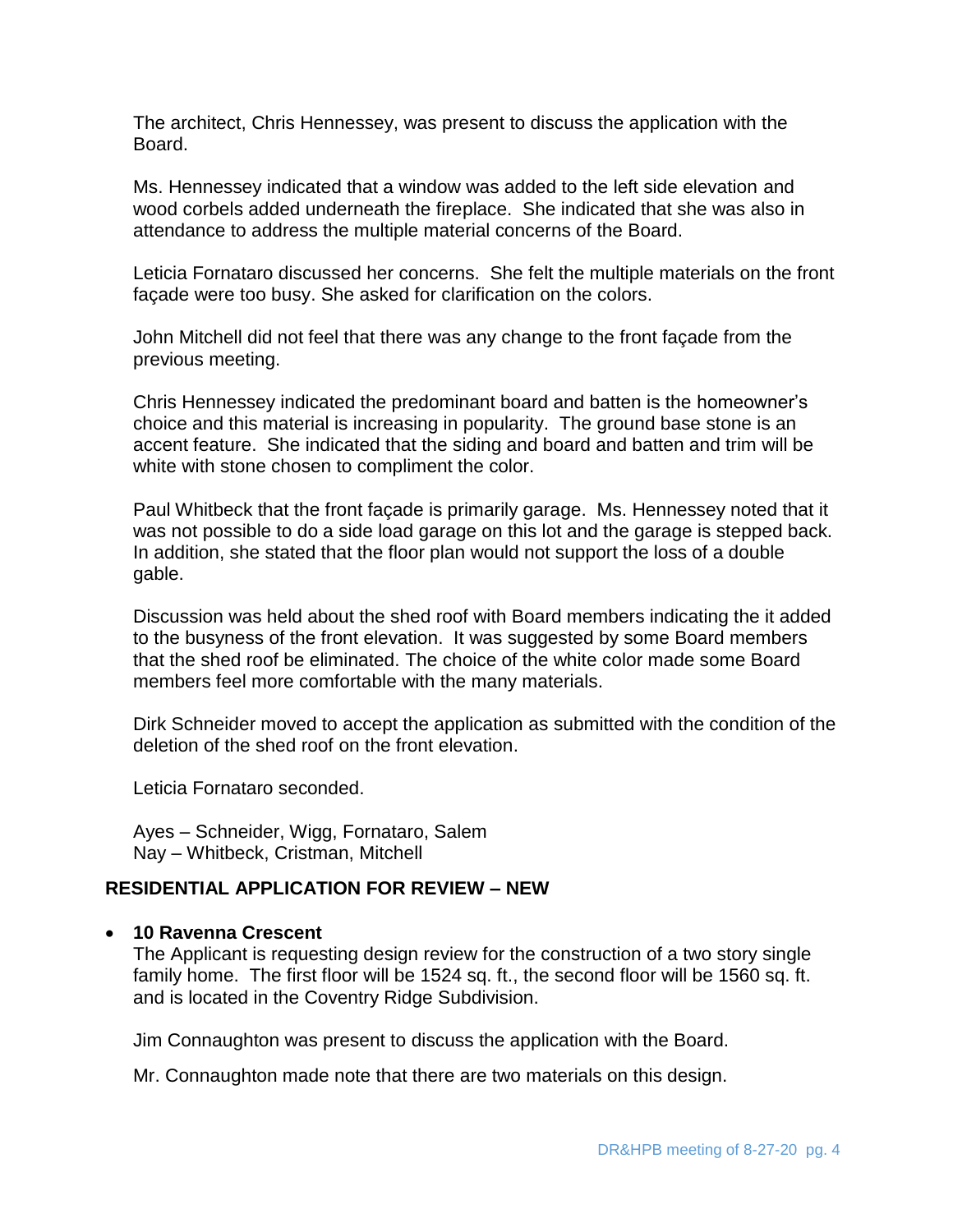The Board made note that the massing in the rear elevation had a long expanse without much fenestration. Mr. Connaughton indicated that he would have no problem adding a window to that elevation. Mr. Connaughton and the Board agreed that the window should be placed on the same plane/height as the man door.

David Wigg moved to approve the application as submitted with the condition that a window be added and set at the head height to match the pedestrian/man door.

Paul Whitbeck seconded.

All Ayes.

# **COMMERCIAL APPLICATION FOR REVIEW**

## **3240 & 3246 Monroe Avenue**

The Applicant is requesting design review for a proposed 30.9 sq. ft. business identification sign. The sign meets the requirement for location and size set by the Planning Board and Town Code.

Scott Egginberger of Fairway Independent Mortgage was present to discuss the application with the Board.

Bonnie Salem asked if the letters would be colored white. Mr. Egginberger indicated yes and that it would match the other vendors in that location and have white LED lights.

It was discussed that the plan that the Board is approving is Option B on the plans.

John Mitchell moved to accept the application as submitted (Option B with white letters).

Bonnie Salem seconded.

All Ayes.

# **RESIDENTIAL APPLICATION FOR REVIEW**

### **75 Pickwick Drive**

The Applicant is requesting design review for an addition of a porch. The porch will be 156 sq. ft. and located on the front of the home.

The homeowner, John Ebel, was present.

Discussion was held about the posts on the porch. While the owner was unsure of how they would be trimmed out, the Board recommended that 4" x 4" posts be trimmed out to 6" x 6".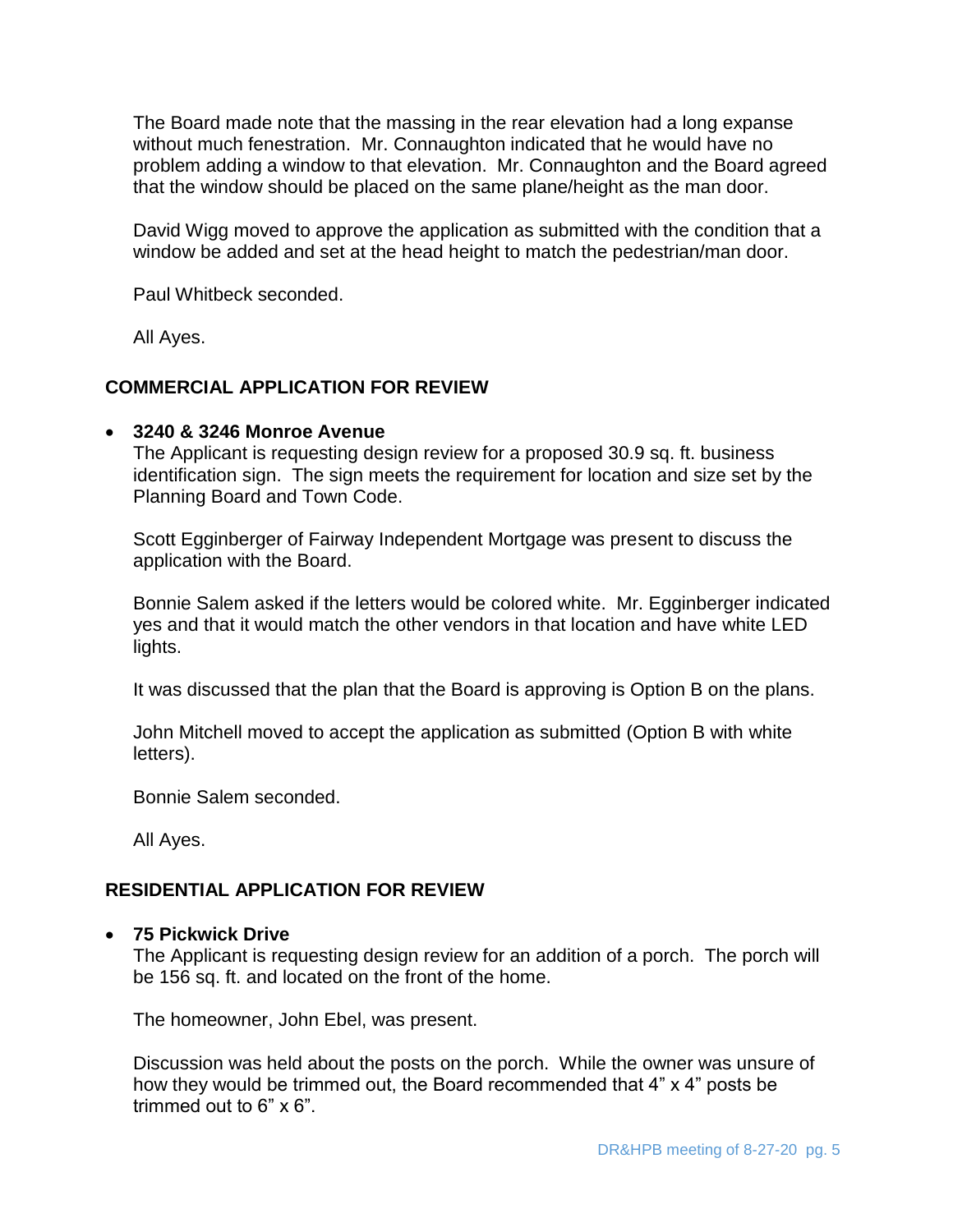The brick will be maintained and the siding will be matched to the existing. The support beam will be trimmed.

Bonnie Salem moved to accept the application as submitted.

John Mitchell seconded.

All Ayes.

## **21 Wind Mill Road**

The Applicant is requesting design review for the addition of a study. The addition will be 175 sq. ft. and located on the side of the home. This addition has been approved for a front and side setback variance by the Zoning Board of Appeals.

The homeowner, Stephen Johnson, and architect, Jack Sigrist were present.

Jack Sigrist noted that the siding and windows will match the existing. The existing dining room windows will be replaced with a sliding glass door.

Paul Whitbeck moved to accept the application as submitted.

John Mitchell seconded.

All Ayes.

# **55 N. Country Club Road**

The Applicant is requesting design review for a single car garage with storage. The addition will be 336 sq. ft. and storage above with the addition of three dormers.

The contractor, Aaron Wolfe, was present.

The Board asked about the floor plan and Mr. Wolfe indicated it was not ready yet. The Board asked questions about the materials. The garage door will be a single 9 ft. door and the siding will be all new.

The Board had concerns about missing information. John Mitchell felt that the plan was on the right track but was missing details. Dave Wigg agreed stating that the plans do not tell the entire story of the project. Kathleen Cristman indicated she was not feeling comfortable without more concrete definition of the features. Bonnie Salem and Paul Whitbeck agreed. The Board as a whole came to the conclusion they could not come to a decision without more details.

Dirk Schneider suggested holding the application open for more information.

The Board noted that would like to have: floors plans, more clarification on materials and details on dimensions.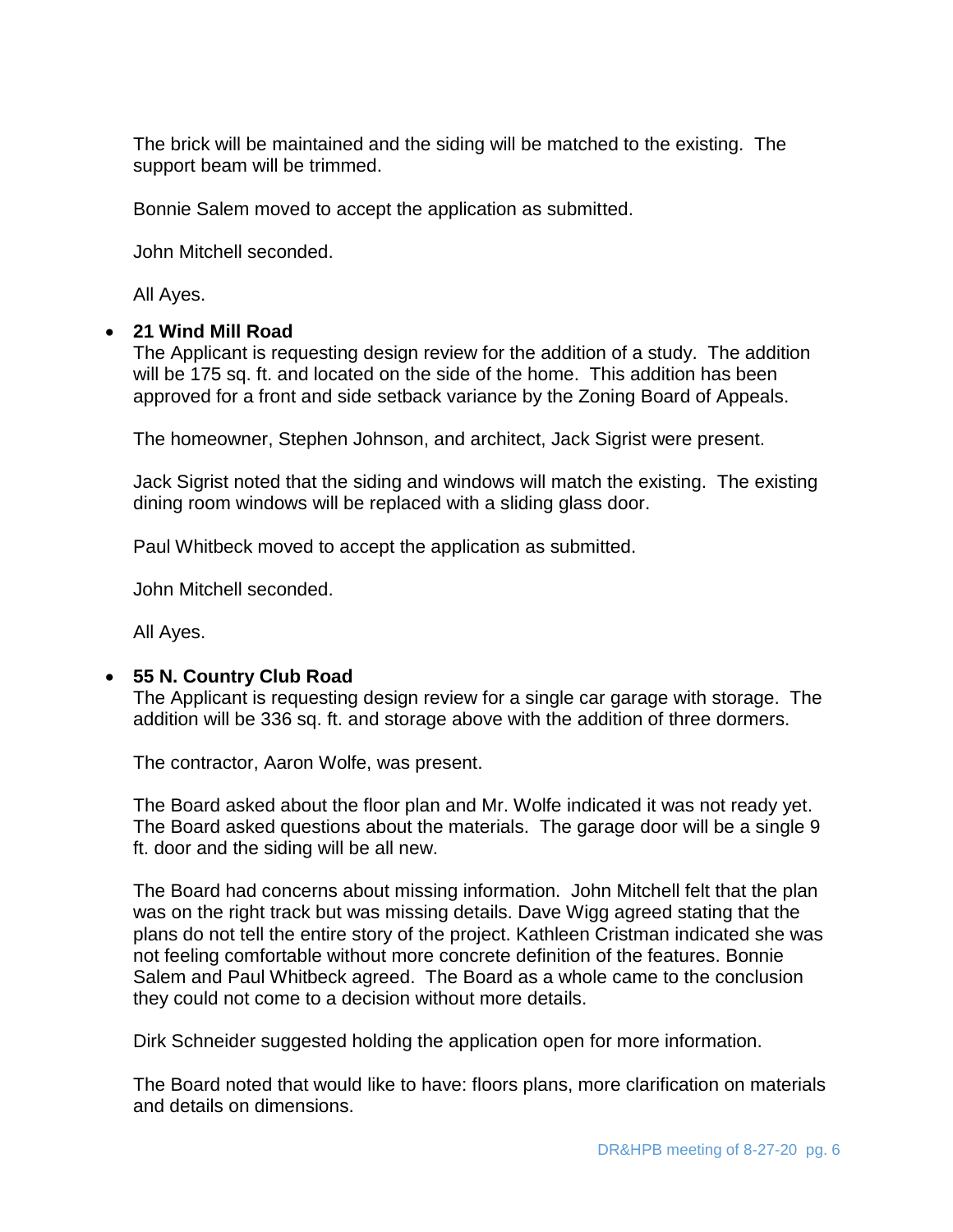# **76 Knollwood Drive**

The Applicant is requesting design review for additions to an existing garage. The additions will be located on the front and side of the garage for a total of approximately 248 sq. ft.

The homeowners, Dusty and Sara Odenbach, were present to discuss the application with the Board. They discussed the side bump out and the garage being bumped out 8.6 ft. past the current 24 ft. towards the road.

The Board held discussion regarding the plan. The Board did not have concerns about the side bump out. Although the Zoning Board of Appeals approved the variance for extending the garage forward of the building line, but felt the extended forward facing garage exceeded the design guidelines. Paul Whitbeck had additional concerns regarding the lack of fenestration on the left side elevation.

Questions about the intent of the brick being kept or not were raised. Sara Odenbach indicated they might paint the brick or replace with siding to match. The Board had concerns about the lack of this and other material details.

The Board felt they needed additional clarification on the following in order to make a decision. Leticia Fornataro stated that written clarifications on dimensions and materials and floor plans are necessary. Kathleen Cristman supported this.

The decision was made to hold this application over.

# **3765 East Avenue**

The Applicant is requesting design review for garage and living area additions. The construction will be two stories approximately 1715 sq. ft. Approval for a side setback variance was given by the Zoning Board of Appeals on August 17, 2020.

The architect, Joe O'Donnell, and homeowner Glenn Paynter were in attendance.

Mr. O'Donnell discussed that the garage and master bedroom are being added to accommodate the homeowner's needs and the porch is being added to enhance the curb appeal of the home. The garage is stepped back 2 ft. behind the porch line. The front door will be replaced. The columns on the front porch will be wrapped. Shake accents will be added in the gales on the front porch. The garage doors will be solid white doors.

It was noted by several Board members that the garage will be the predominant feature on the house. Discussion was held by Board members how the plan might be modified to keep the garage from overpowering the house. Mr. O'Donnell explained that there is no basement and additional storage is needed and this design is the best solution. Dirk Schneider noted that the gable helps balance the garage.